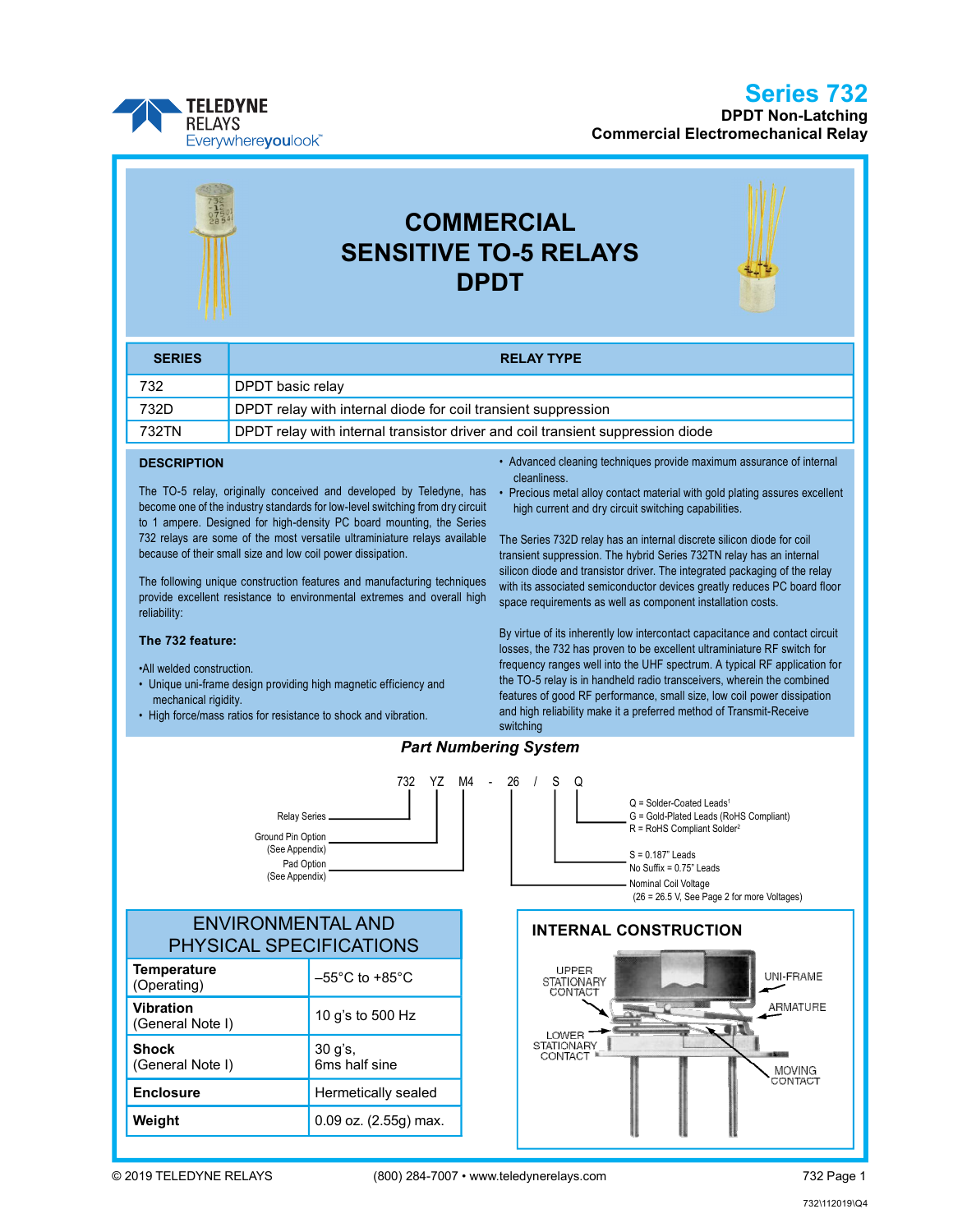# Series 732

DPDT Non-Latching Commercial Electromechanical Relay

| Ζ | <b>TELEDYNE</b>    |
|---|--------------------|
|   | <b>RELAYS</b>      |
|   | Everywhereyoulook" |

| <b>SERIES 732</b><br><b>GENERAL ELECTRICAL SPECIFICATIONS (@25°C)</b> |                                                                                                                                                              |  |           |
|-----------------------------------------------------------------------|--------------------------------------------------------------------------------------------------------------------------------------------------------------|--|-----------|
| <b>Contact Arrangement</b>                                            | 2 Form C (DPDT)                                                                                                                                              |  |           |
| <b>Rated Duty</b>                                                     | Continuous                                                                                                                                                   |  |           |
| <b>Contact Resistance</b>                                             | $0.25 \Omega$ max. afterlife at A / 28 Vdc<br>$0.15 \Omega$ max.:                                                                                            |  |           |
| <b>Contact Load Rating (DC)</b>                                       | Resistive:<br>1 A/ 28 Vdc<br>200 mA/ 28 Vdc (320mH)<br>Inductive:<br>100 mA / 28 Vdc (320mH)<br>Lamp:<br>Low level:<br>10 to 50 µA @ 10 to 50 mV             |  |           |
| <b>Contact Load Rating (AC)</b>                                       | Resistive: 250 mA / 115Vac, 60 and 400 Hz (Case not grounded)<br>100 mA / 115 Vac, 60 and 400 Hz (Case grounded)                                             |  |           |
| <b>Contact Life Ratings</b>                                           | 10,000,000 cycles (typical) at low level<br>1,000,000 cycles (typical) at 0.5 A / 28 Vdc resistive<br>100,000 cycles min. at all other loads specified above |  |           |
| <b>Contact Overload Rating</b>                                        | 2 A / 28 Vdc Resistive (100 cycles min.)                                                                                                                     |  |           |
| <b>Coil Operating Power</b>                                           | 200 mW typical at nominal rated voltage                                                                                                                      |  |           |
| <b>Contact Carry Rating</b>                                           | <b>Contact Factory</b>                                                                                                                                       |  |           |
| <b>Operate Time</b>                                                   | 6.0 msec max. at nominal rated coil voltage                                                                                                                  |  |           |
| <b>Release Time</b>                                                   | 732: 3.0 ms max.<br>732D, 732TN: 7.5 ms max.                                                                                                                 |  |           |
| <b>Intercontact Capacitance</b>                                       | 0.4 pf typical                                                                                                                                               |  |           |
| <b>Insulation Resistance</b>                                          | 1,000 M $\Omega$ min. between mutually isolated terminals                                                                                                    |  |           |
| <b>Dielectric Strength</b>                                            | 350 Vrms (60 Hz) @ atmospheric pressure                                                                                                                      |  |           |
| <b>Negative Coil Transient (Vdc)</b>                                  | 2.0 Vdc Max.                                                                                                                                                 |  |           |
| Diode P.I.V. (Vdc)                                                    | 60 Vdc Min.                                                                                                                                                  |  |           |
|                                                                       | Base Voltage to Turn Off (Vdc)                                                                                                                               |  | $0.3$ min |
| <b>732TN Transistor</b><br><b>Characteristics</b>                     | Emitter-Base breakdown Voltage (BV <sub>EBO</sub> ) (Vdc)                                                                                                    |  | $6.0$ min |
|                                                                       | Collector-Base breakdown Voltage (BV <sub>CBO</sub> ) (Vdc)                                                                                                  |  | 60 min    |

### DETAILED ELECTRICAL SPECIFICATIONS (@25°C)

| <b>BASE PART NUMBERS (732, 732D, 732TN)</b> |      | $732 - 5$<br>732D-5<br>732TN-5 | 732-12<br>732D-12<br>732TN-12 | 732-26<br>732D-26<br>732TN-26 |
|---------------------------------------------|------|--------------------------------|-------------------------------|-------------------------------|
| <b>Coil Voltage</b>                         | Nom. | 5.0                            | 12.0                          | 26.5                          |
|                                             | Max. | 7.5                            | 20.0                          | 40.0                          |
| Coil Resistance (Ohms ±20%)                 |      | 100                            | 850                           | 3300                          |
| Pick-up Voltage (Vdc, Max.) Pulse Operation |      | 3.5                            | 9.0                           | 18.0                          |
| 732TN Base Current to Turn On (mAdc, min.)  |      | 1.5                            | 0.47                          | 0.24                          |

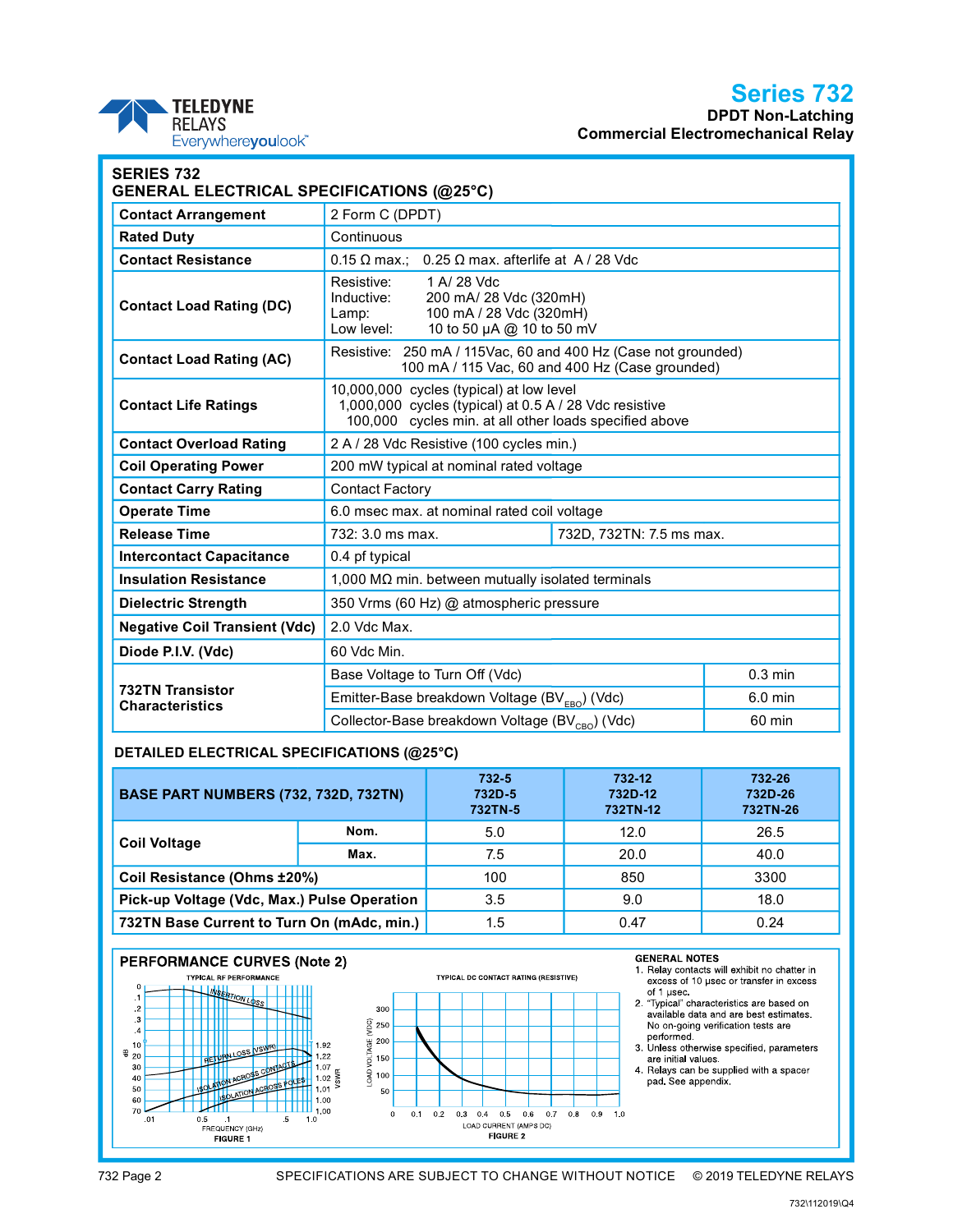## Series 732

DPDT Non-Latching Commercial Electromechanical Relay



**TELEDYNE RELAYS**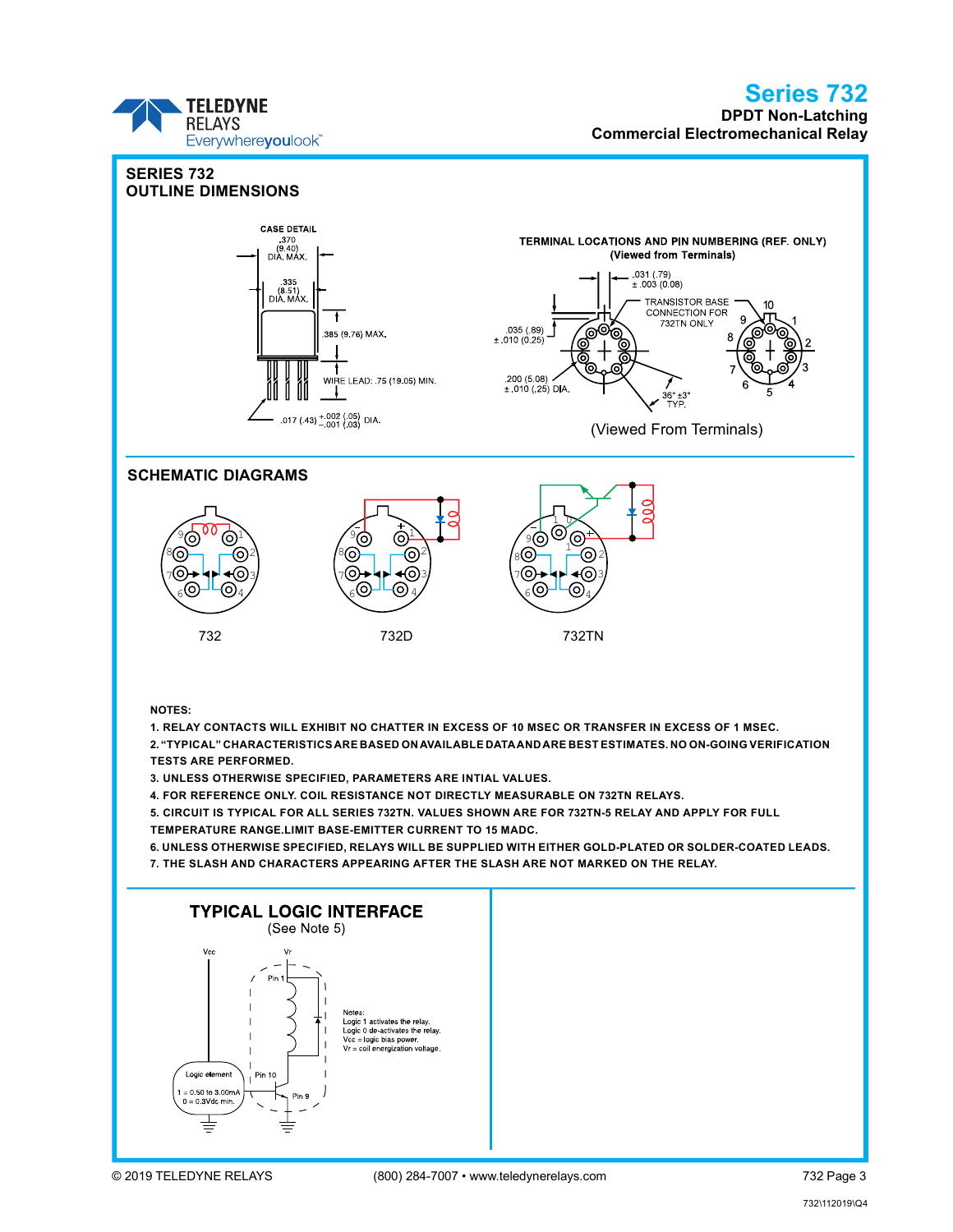## APPENDIX A : Spacer Pads

| <b>Pad designation and</b><br>bottom view dimensions                                                                   | <b>Height</b>       | For use with the following:  | Dim. H<br>Max. |
|------------------------------------------------------------------------------------------------------------------------|---------------------|------------------------------|----------------|
| Ø.150<br>[3.81]<br>(REF)<br>මලු                                                                                        |                     | ER412                        | .295 (7.49)    |
|                                                                                                                        | Dim H<br><b>MAX</b> | 712, RF300, RF, RF700, RF703 | .300(7.62)     |
|                                                                                                                        |                     | ER422, 722                   | .305(7.75)     |
| ල්<br>ම<br>(၀)                                                                                                         |                     | ER432                        | .400(10.16)    |
| ಄಄಄                                                                                                                    |                     | 732, RF303                   | .410 (10.41)   |
| "M4" Pad for TO-5                                                                                                      |                     | RF312                        | .350(8.89)     |
|                                                                                                                        |                     | ER411                        | .295 (7.49)    |
| (໑)<br>$\circ$<br>$\odot$<br>$\sim$<br>$\circ$                                                                         | Dim H<br>MAX        | <b>RF311</b>                 | .300(7.62)     |
| "M4" Pad for TO-5                                                                                                      |                     | <b>RF331</b>                 | .410 (10.41)   |
| $\odot$<br>$\odot$<br>$\odot$<br>⊚<br>O<br>(၀)<br>$\circledcirc$<br>$\circledcirc$<br>$\odot$                          | Dim H<br>MAX        | 172                          | .305(7.75)     |
|                                                                                                                        |                     | ER114, J114                  | .300(7.62)     |
|                                                                                                                        |                     | ER134, J134                  | .400(10.16)    |
|                                                                                                                        |                     | <b>RF100</b>                 | .315(8.00)     |
| "M4" Pad for Centigrid®                                                                                                |                     | RF103                        | .420 (10.67)   |
| .156<br>[3.96]<br>(REF)<br>$\odot$<br>$\odot$<br>ପ<br>⊚<br>.256<br>[6.5]<br>(REF)<br>⊚<br>D<br>$\odot$<br>$\odot$<br>⊚ |                     | 122C, A152                   | .320(8.13)     |
|                                                                                                                        | Dim H<br>MAX        | ER116C, J116C                | .300(7.62)     |
|                                                                                                                        |                     | ER136C, J136C                | .400(10.16)    |
|                                                                                                                        |                     | <b>RF180</b>                 | .325(8.25)     |
| "M9" Pad for Centigrid®<br>Notes:                                                                                      |                     | A150                         | .305(7.75)     |

1. Spacer pad material: Polyester film.

- 2. To specify an "M4" or "M9" spacer pad, refer to the mounting variants portion of the part numbering example in the applicable datasheet.
- 3. Dimensions are in inches (mm).
- 4. Unless otherwise specified, tolerance is  $\pm$  .010" (.25 mm).
- 5. Add 10 mΩ to the contact resistance shown in the datasheet.
- 6. Add 0.01 oz. (0.25 g) to the weight of the relay assembly shown in the datasheet.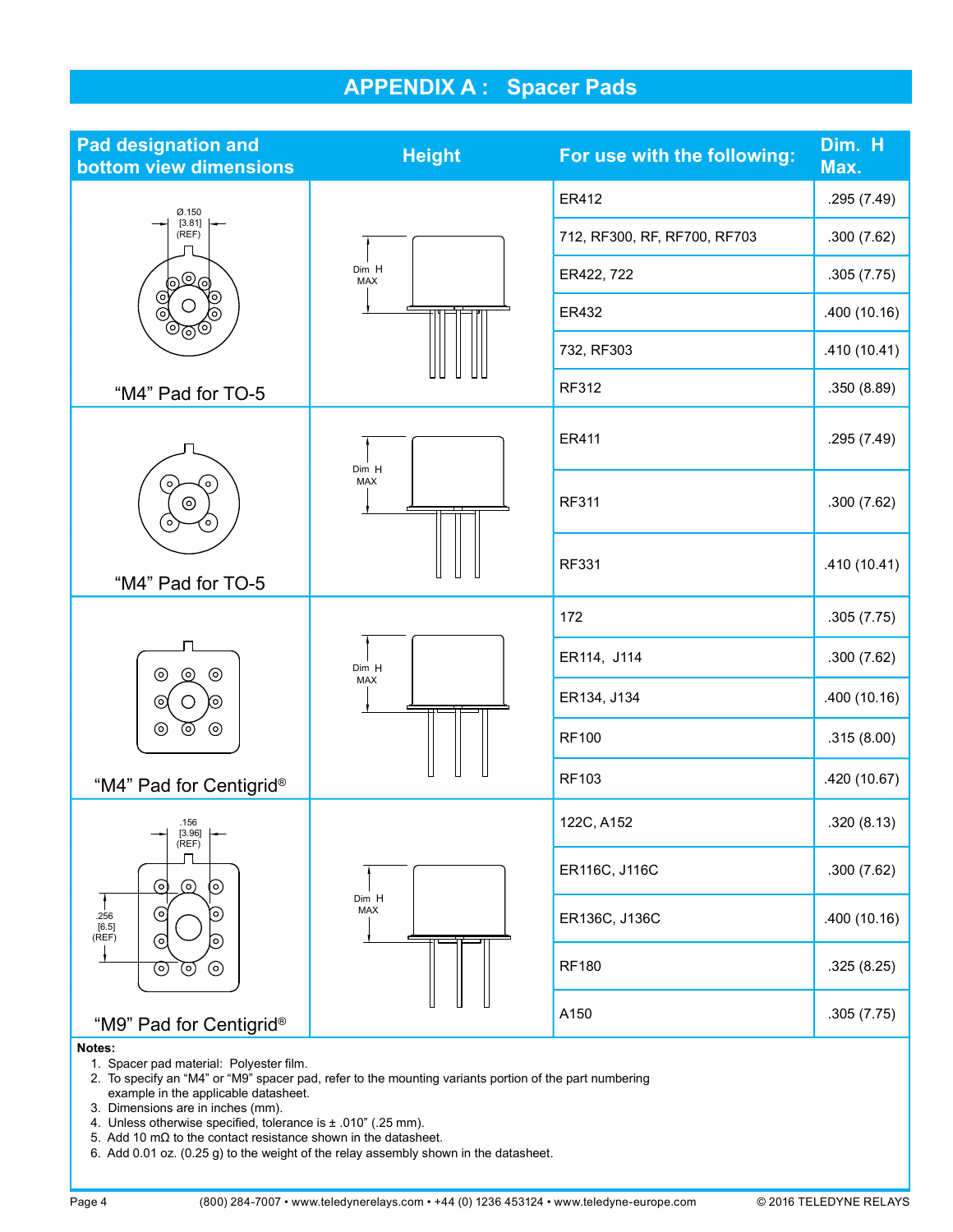### APPENDIX A : Spreader Pads



### Notes:

- 1. Spreader pad material: Diallyl Phthalate.
- 2. To specify an "M", "M2" or "M3" spreader pad, refer to the mounting variants portion of the part number example in the applicable datasheet.
- 3. Dimensions are in inches (mm).
- 4. Unless otherwise specified, tolerance is  $\pm$  .010" (0.25 mm).
- $5/$ . Add 25 mΩ to the contact resistance shown in the datasheet.
- $6/$ . Add .01 oz. (0.25 g) to the weight of the relay assembly shown in the datasheet.
- $7/$ . Add 50 m $\Omega$  to the contact resistance shown in the datasheet.
- $8/$ . Add 0.025 oz (0.71 g) to the weight of the relay assembly shown in the datasheet.
- 9/. M3 pad to be used only when the relay has a center pin (e.g. ER411M3-12A, 722XM3-26.)